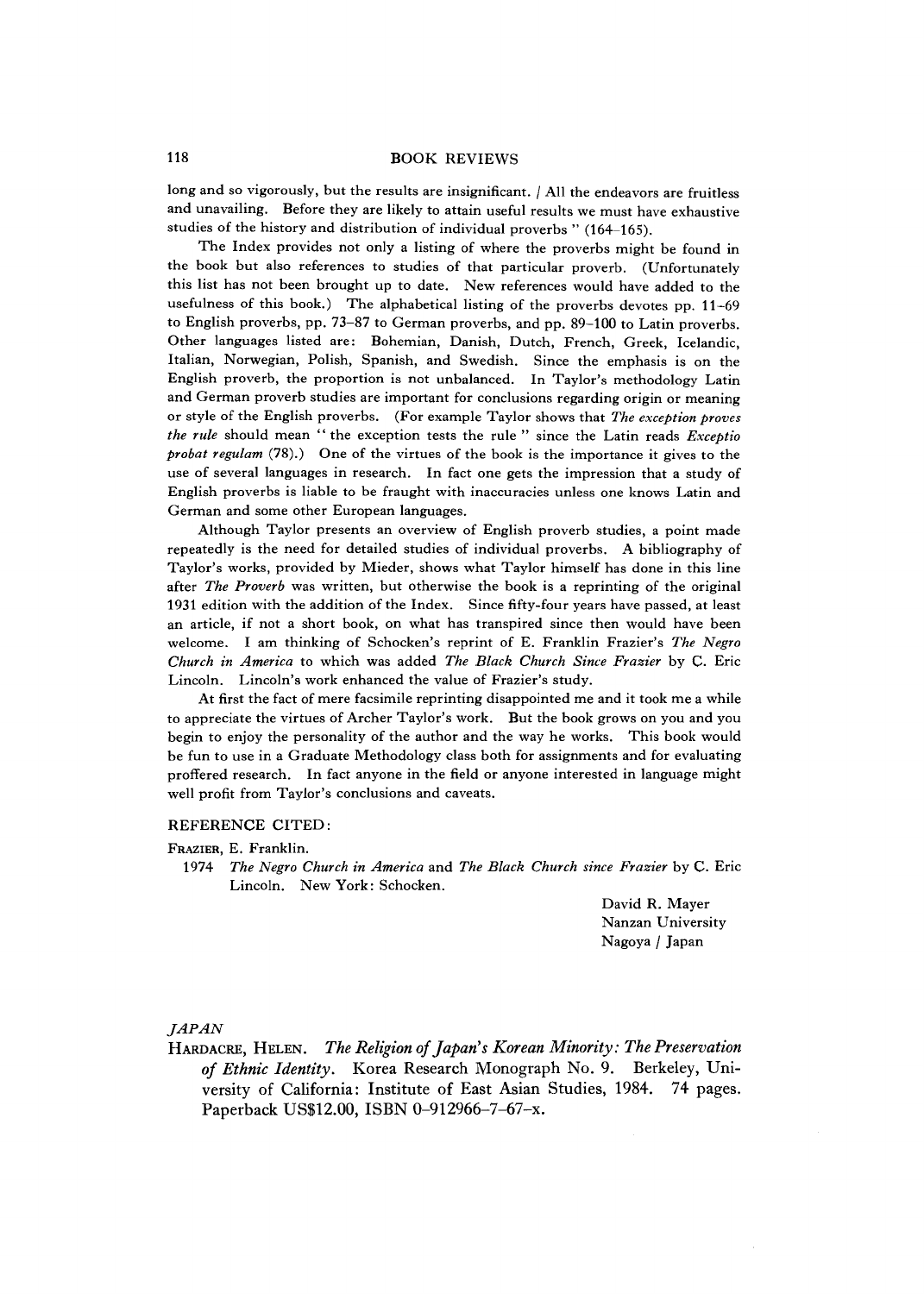#### BOOK REVIEWS 119

The Ikoma mountain range straddles the border of the Kyoto, Osaka, and Nara districts. It is several hundred meters high at parts, stretches thirty-five kilometers from north to south and is ten kilometers wide from east to west. This Ikoma mountain range is also well known as a living museum of folk beliefs and folk religion.

The local people believe that many *kami* which can provide this-worldly benefits reside in Ikoma. There are innumerable shrines and temples, churches connected with ascetic sects or the new religions, and other small shrines and sacred places which serve as foci to varieties of nature worship and animistic faiths. Almost all the various forms of Japanese folk religion are represented here. Many religious figures such as shinto priests, Buddhist monks, ascetics, faith healers, diviners, mediums, peddlers of wonder drugs, and so forth gather in this area to serve the almost ten million people who participate annually in the *Ikoma-mode*, a pilgrimage to Ikoma.

Among these religious organizations connected to Ikoma is a unique group commonly known as the " Korean temples," supported by Korean residents of Japan, mostly from the Osaka area. Helen Hardacre performed field work at these temples in 1980 and 1981. As there are few studies on this topic by Japanese scholars (see Okazaki 1967), Hardacre is covering new ground. In addition, her purpose is not only to analyze the religious characteristics of this group, but to discuss the wider implications of their ethnic identity.

This book consists of seven chapters. The first on "The Korean Minority in Japan " and the second on " Osaka Koreans " outline the purpose and scope of the work. The third chapter, " Korean Temples in the Osaka Area," is the longest and contains the results of the author's field work. Herein are valuable firsthand observations and records of the Korean temples and their classifications, characteristics, rituals and customs, daily activity, and so forth, and a comparison with those in Korea. I will discuss two points among the many made in this chapter.

The first is that the defining characteristic of these Korean temples is their model layout: the three central structures of the Main Hall, Star Gods Chapel, and Cleric's Residence, along with a waterfall and auxiliary shrines. Especially important are the Star Gods Chapel and the Cleric's Residence. The Star Gods Chapel displays a characteristic triptych of scrolls which are not to be seen in traditional Japanese temples. In the center is the Star God Scroll, with the Mountain God Scroll on the right and the Sea God Scroll on the left. The Cleric's Residence is the regular residence of the temple priest, but at times it is used to erect a temporary altar for communicating with the gods in rites of possession. The most important ritual at the Korean temples is a spirit possession in which a shamaness is possessed by the spirit of an ancestor.

The second important point concerns the structural elements of this ritual of spirit possession. This ritual is performed by a shamaness called a *bosaru.* There are also some male shamans called *simbang* but this distinction is not considered important by the Korean minority in Japan. A *bosaru* or *simbang* calls the ancestral spirit to communicate with the people, and to forecast blessings or destruction. A major difference between the possession here and that in Korea is that in Japan sutra passages are chanted along with other incantations. A distinct line is maintained between Buddhism and shamanism in Korea, and it is unthinkable in Korea for a shaman to have the qualifications of a Buddhist priest and chant sutras. Actually, at the Korean temples in Japan, if the temple priest is a full-fledged monk, he will merely rent out the room and not participate in the ceremony. This spirit possession ritual, a synthesis of Buddhism and shamanism, is a unique characteristic of the religion of the Korean residents in Japan.

The fourth chapter on " Shamans and Their Followers " and the fifth chapter on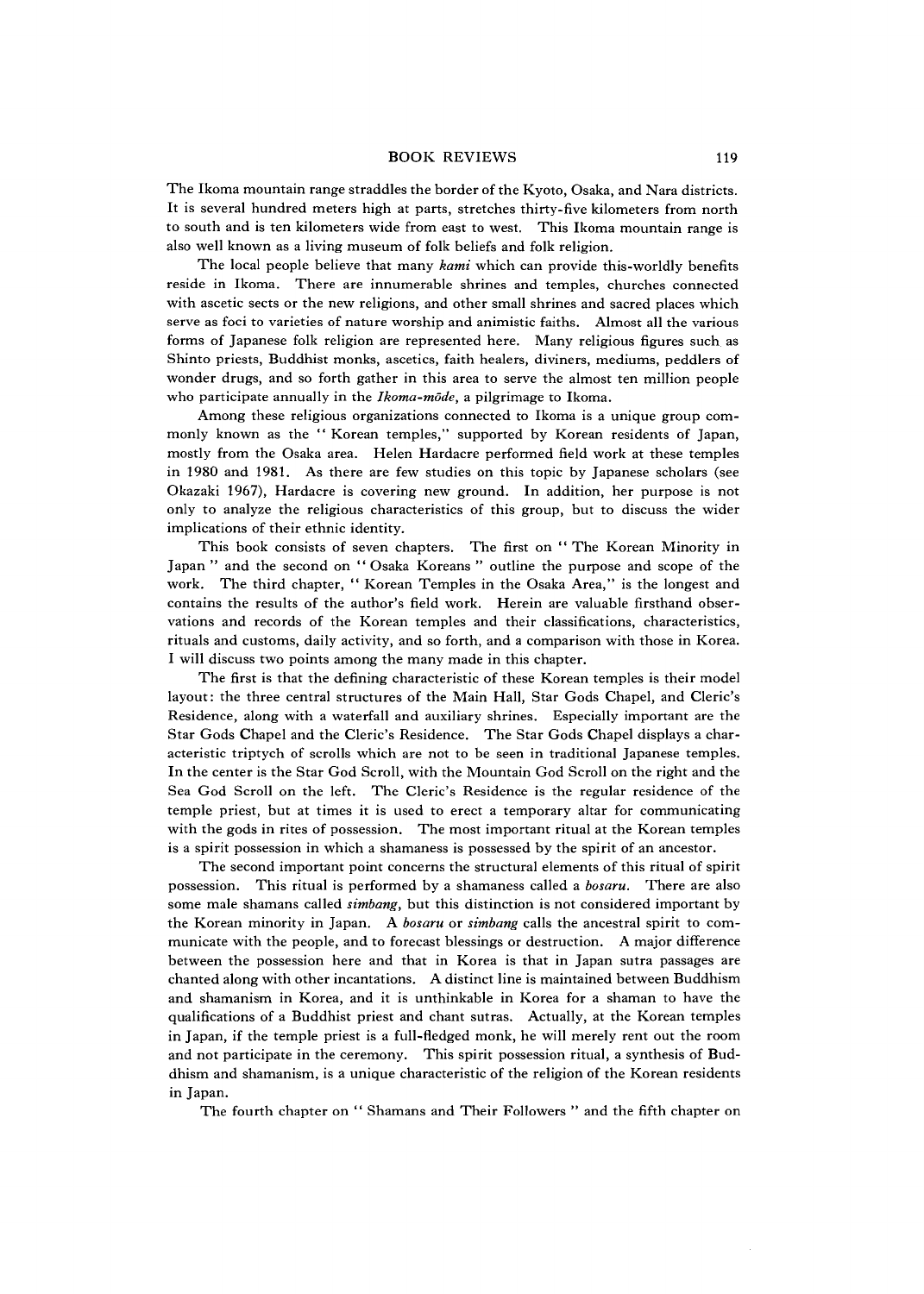#### 120 BOOK REVIEWS

" Ritual, Religious Associations, and Ethnic Identity" considers these shamanistic rituals and their effect on the ethnic identity of the Korean temple members. The book concludes with chapter six, in which the above contents and discussions are summarized.

Hardacre writes that " the shamanic temples examined in this study represent not the transplantation of Korean practice to Japan but an innovative development by Japan's Korean minority '' (63). The unique role of the *bosaru* has been pointed out above. In Korea, for the most part men conduct Confucian-type ancestral rituals and women are associated with Buddhist or shamanistic practices. These two roles are mutually supportive, and this situation has contributed to the development of the electric form found in the Korean temples in Japan today. Women who were lay believers in their home country became religious practitioners through their experiences after coming to Japan. As Hardacre says, '' Thus the religious system developed by Koreans in Japan represents the institutionalization of the religious world of the Korean lay woman " (64). However, the significance of the Korean temples in Japan is wider than merely the religious facets. The hanging of the triple scrolls in the Star Gods Chapel is a contribution of the *bosaru'* but its major effect is to underscore the fact that the temple is not a *Japanese* temple. Also, the use of Korean during the rituals, and the restriction of participation in the ritual to Koreans and Korean residents in Japan, results in the formation of a sacred space restricted to Koreans. This provides an opportunity for them to express the uniqueness of their cultural traditions among themselves.

The Korean people in Japan face a variety of conflicts in the secular world. There is tension between Koreans according to their origins. " Koreans from the peninsula look down on those from Cheju, and the wall between the North and South remains impervious ' (67). The author points out, however, that their mutual identity as Koreans is reinforced and preserved through participation in the ritual space of these Korean temples.

The author's analysis of the folk religion of these Korean temples is brilliant. However, some doubts remain concerning her presentation of ethnic identity. As the author admits, those who participate in the rituals of the Korean temples are " a minority [female believers] within a minority " (66). The ethnic identity preserved in the ritual space is an experience limited to those participating believers, and even if one admits that the significance is not related to the number of participants, there is room for doubt as to whether these believers are representative of an ethnic identity. This is to say that the rituals performed by these believers clearly have undergone a transformation which is typically formed by the fact that it happened in Japan. The result is therefore different from what it would be in Korea. On the other hand one can view the place and role of the Korean temples from a different perspective, as part of the milieu of Ikoma as a living museum of folk religion. For example, Ikoma is a place of heightened religious awareness where people transcend the boundaries of nationality. It is also a place where Japanese pilgrims gather and form a religious identity for female participants. If, as the author claims, a sense of identity is formed due to the special rutual space regardless of the small number or character of the participants, then by the same reasoning we can recognize the formation of an identity for folk religion or for female religion, at least in the cult-type sacred space of Ikoma.